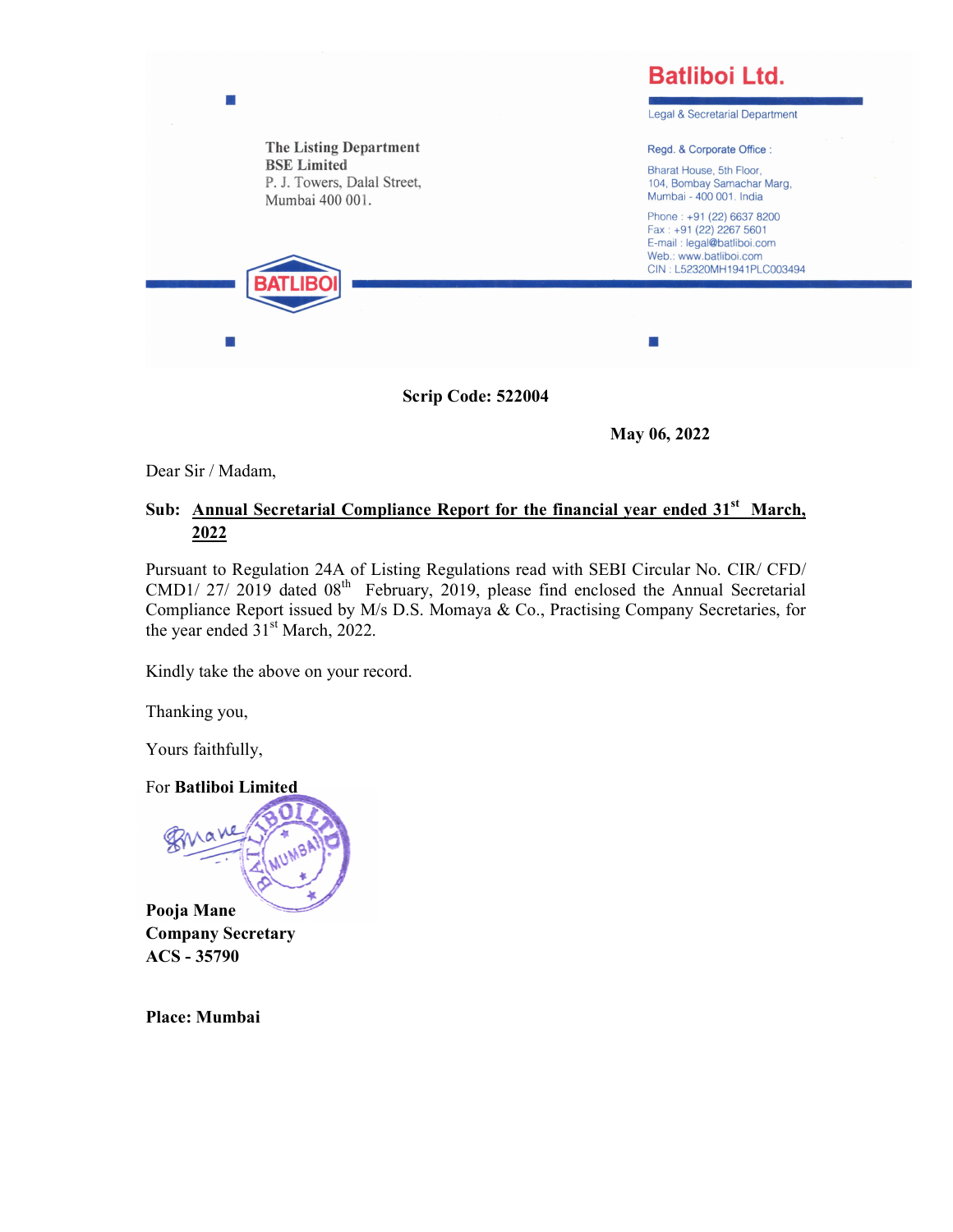

Office No.11, Shree Durga Apartment, Gr. Floor, Plot No. 186, Sector 10, Nr. Juinagar Railway Station, Next to D-mart, Sanpada, Navi Mumbai-400705 Telefax (0) 022-2775 6137 / Tel.: (R) 022-2775 6138 Email: divya.momaya@gmail.com / divya.dsmco@gmail.com

## SECRETARIAL COMPLIANCE REPORT OF BATLIBOI LIMITED

## For the financial year ended 31<sup>st</sup> March, 2022

[Pursuant to SEBI Circular CIR/CFD/CMD1/27/2019 dated February, 08, 2019]

We have examined:

- (a) All the documents and records made available to us and explanation provided by BATLIBOI LIMITED (CIN: L52320MH1941PLC003494) [hereinafter called as 'the listed entity'],
- (b) the filings/ submissions made by the listed entity to the stock exchanges
- (c) Website of the listed entity,
- (d) any other document/ filing, as may be relevant, which has been relied upon to make this certification,

for the year ended 31st March,2022 [hereinafter called as 'review period'], in respect of compliance with the provisions of:

- the Securities and Exchange Board of India Act, 1992 ("SEBI Act") and the Regulations, circulars, guidelines issued thereunder; and i.
- ii. the Securities Contracts (Regulation) Act, 1956 ("SCRA"), rules made thereunder and the Regulations, circulars, guidelines issued thereunder by the Securities and Exchange Board of India ("SEBI");

## The specific Regulations, whose provisions and the circulars/ guidelines issued thereunder, have been examined, includer

- (a) Securities and Exchange Board of lndia (Listing Obligations and Disclosure Requirements) Regulations, 2015;
- (b) Securities and Exchange Board of India (lssue of Capital and Disclosure Requirements) Regulations, 2018; Not Applicable during the review period
- (c) Securities and Exchange Board of India (substantial Acquisition of Shares and Takeovers) Regulations, 2011;